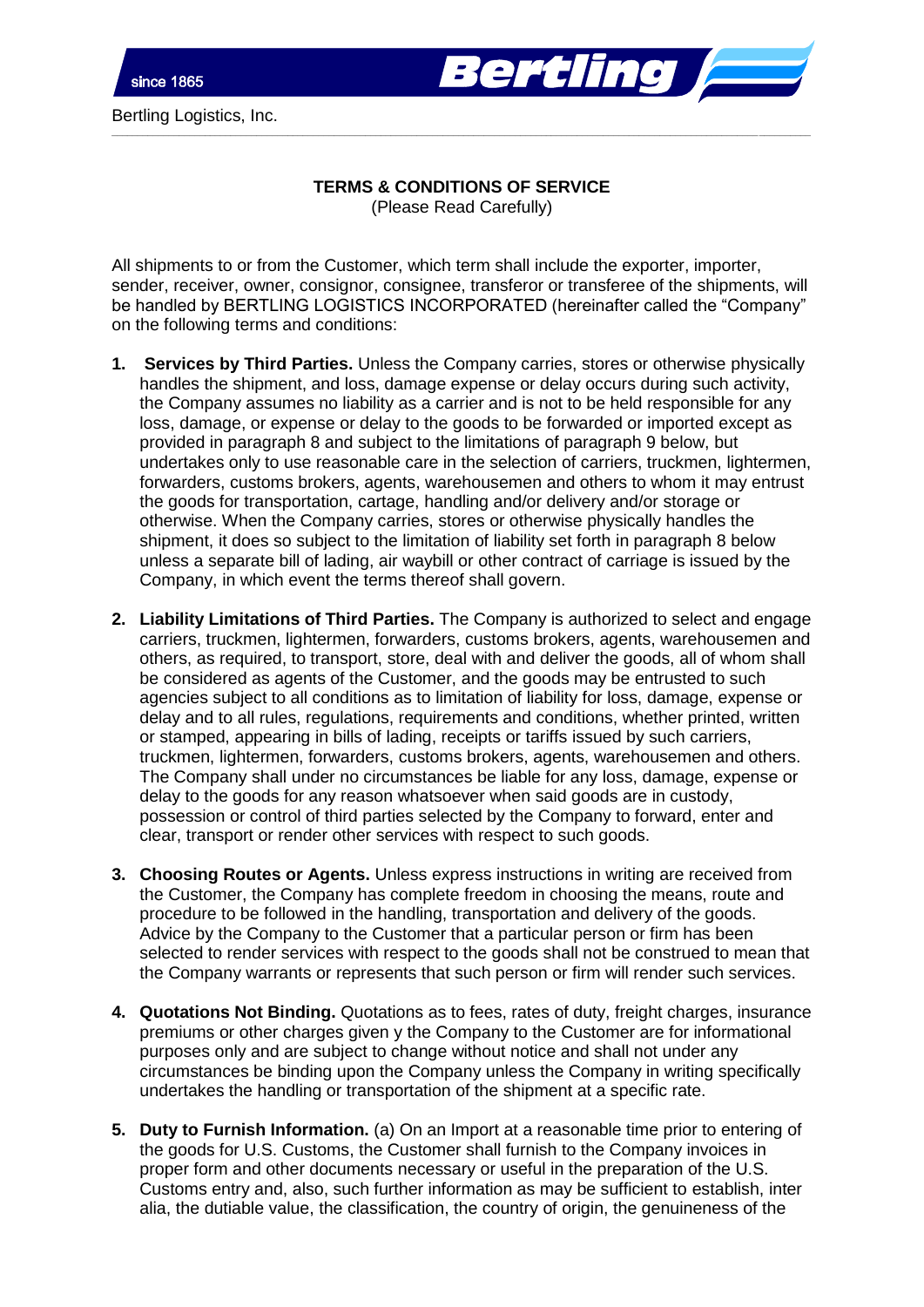

merchandise and any mark or symbol associated with it, the Customer's right to import and/or distribute the merchandise, and the merchandise's admissibility, pursuant to U.S. law or regulation. If the Customer fails in a timely manner to furnish such information or documents, in whole or in part, as may be required to complete U.S. Customs entry or comply with U.S. laws or regulations, or if the information or documents furnished are inaccurate or incomplete, the Company shall be obligated only to use its best judgment in connection with the shipment and in no instance shall be charged with knowledge by the Customer of the true circumstances to which such inaccurate, incomplete, or omitted information or document pertains. Where a bond is required by U.S. Customs to be given for the production of any document or the performance of any act, the Customer shall be deemed bound by the terms of the bond notwithstanding the fact that the bond has been executed by the Company as principal, it being understood that the Company entered into such undertaking at the instance and on behalf of the Customer, and the Customer shall indemnify and hold the Company harmless for the consequences of any breach of the terms of the bond. (b) On an export at a reasonable time prior to the exportation of the shipment the Customer shall furnish to the Company the commercial invoice in proper form and number, a proper consular declaration, weights, measures, values and other information in the language of and as may be required by the laws and regulations of the U.S. and the country of destination of the goods. (c) On an export or import the Company shall not in any way be responsible or liable for increased duty, penalty, fine or expense unless caused by the negligence or other fault of the Company, in which event its liability to the Customer shall be governed by the provisions of paragraphs 8-9 below. The Customer shall be bound by and warrant the accuracy of all Invoices, documents and information furnished to the Company by the Customer or its agent for export, entry or other purposes and the Customer agrees to indemnify and hold harmless the Company against any increased duty, penalty, fine or expense including attorneys' fees, resulting from any inaccuracy, incomplete statement, omission or any failure to make timely presentation, even if not due to any negligence of the Customer.

\_\_\_\_\_\_\_\_\_\_\_\_\_\_\_\_\_\_\_\_\_\_\_\_\_\_\_\_\_\_\_\_\_\_\_\_\_\_\_\_\_\_\_\_\_\_\_\_\_\_\_\_\_\_\_\_\_\_\_\_\_\_\_\_\_\_\_\_\_\_\_\_\_\_\_\_\_\_\_\_\_\_\_\_\_\_\_\_\_\_\_\_\_\_\_\_\_\_\_\_\_\_\_\_\_\_\_\_\_\_\_\_\_\_\_\_\_\_\_\_\_\_\_\_\_\_\_\_\_\_\_\_\_\_\_

- **6. Declaring Higher Valuation.** Inasmuch as truckers, carriers, warehousemen and others to whom the goods are entrusted usually limit their liability for loss or damage unless a higher value is declared and a charge based on such higher value is agreed to by said truckers, etc., the Company must receive specific written instructions from the Customer to pay such higher charge based on valuation and the truckers, etc., must accept such higher declared value; otherwise the valuation placed by the Customer on the goods shall be considered solely for export or customs purposes and the goods will be delivered to the truckers, etc., subject to the limitation of liability set forth herein in paragraphs 8-9 below with respect to any claim against the Company and subject to the provisions of paragraph 2 above.
- **7. Insurance.** The Company will make reasonable efforts to effect marine, fire, theft and other insurance upon the goods only after specific written instructions have been received by the Company in sufficient time prior to shipment from point of origin, and the Customer at the same time states specifically the kind and amount of insurance to be placed. The Company does not undertake or warrant that such insurance can or will be placed. Unless the Customer has its own open marine policy and instructs the Company to effect insurance under such policy, insurance is to be effected with one or more insurance companies or other underwriters to be selected by the Company. Any insurance placed shall be governed by the certificate or policy issued and will only be effective when accepted by such insurance companies or underwriters. Should an insurer dispute its liability for any reason, the insured shall have the recourse against the insurer only and the Company shall not be under any responsibility of liability in relation thereto, notwithstanding that the premium upon the policy may not be at the same rates as that charged or paid to the Company by the Customer, or that the shipment was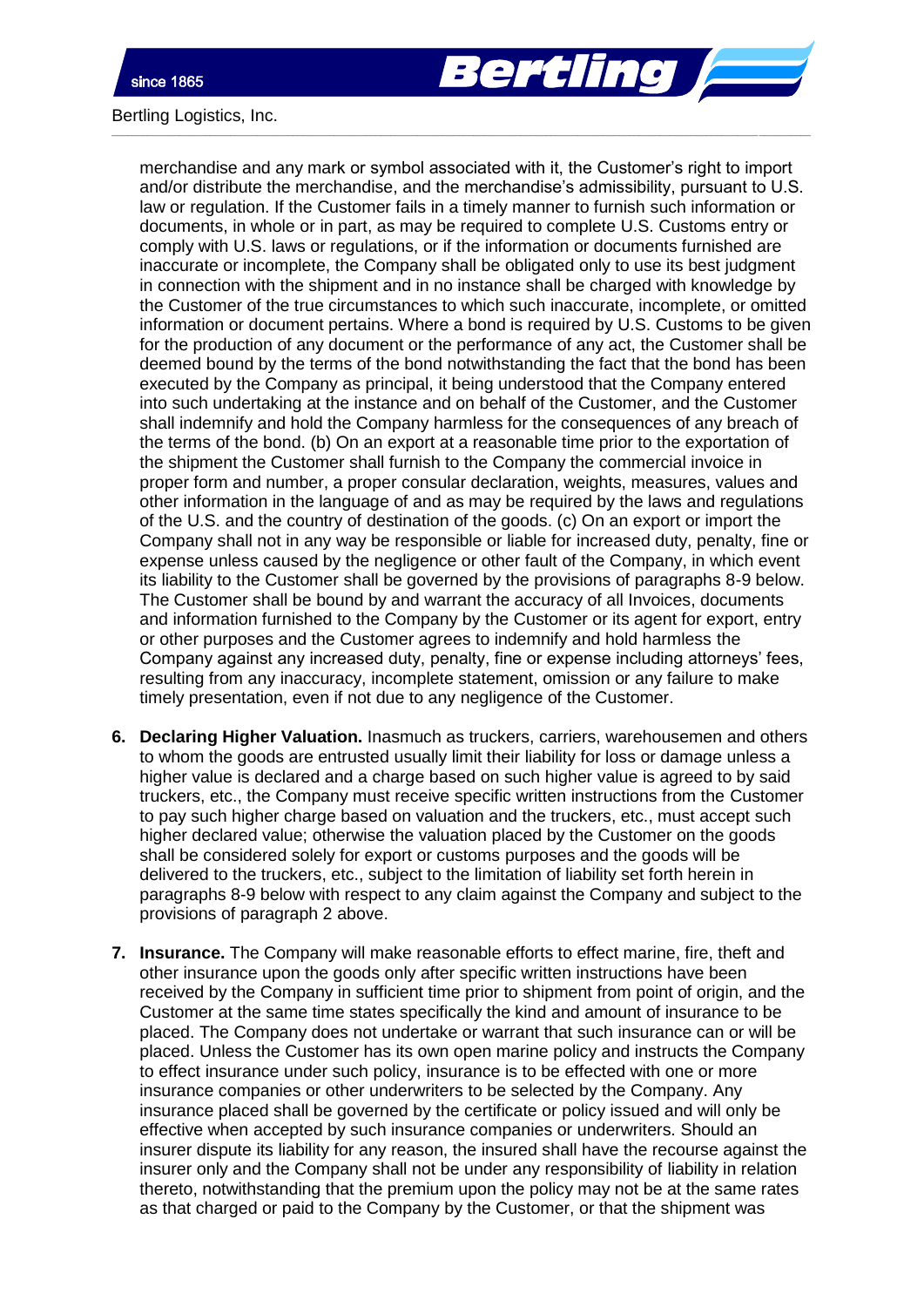

insured under a policy in the name of the Company. Insurance premiums and the charge of the Company for arranging the same shall be at the Customer's expense. If for any reason the goods are held in warehouse or elsewhere, the same will not be covered by any insurance, unless the Company receives written instructions from the Customer. Unless specifically agreed in writing, the Company assumes no responsibility to effect insurance on any export or import shipment which it does not handle.

\_\_\_\_\_\_\_\_\_\_\_\_\_\_\_\_\_\_\_\_\_\_\_\_\_\_\_\_\_\_\_\_\_\_\_\_\_\_\_\_\_\_\_\_\_\_\_\_\_\_\_\_\_\_\_\_\_\_\_\_\_\_\_\_\_\_\_\_\_\_\_\_\_\_\_\_\_\_\_\_\_\_\_\_\_\_\_\_\_\_\_\_\_\_\_\_\_\_\_\_\_\_\_\_\_\_\_\_\_\_\_\_\_\_\_\_\_\_\_\_\_\_\_\_\_\_\_\_\_\_\_\_\_\_\_

**8. Limitation of Liability for Loss, etc. (a) The Customer agrees that the Company shall only be liable for any loss, damage, expense or delay to the goods resulting from the negligence or other fault of the Company; such liability shall be limited to an amount equal to the lesser of fifty dollars (\$50.00) per entry or shipment or the fee(s) charged for the services, provided that, in the case of partial loss, such amount will be adjusted pro rata;**

**(b) Where the Company issues its own bill of lading and receives freight charges as its compensation, Customer has the option of paying a special compensation and increasing the limit of Company's liability up to the shipment's actual value; however, such option must be exercised by written agreement, entered into prior to any covered transaction(s), setting forth the limit of the Company's liability and the compensation received;**

**(c) In instances other than in (b) above, unless the Customer makes specific written arrangements with the Company to pay special compensation and declare a higher value and Company agrees in writing, liability is limited to the amount set forth in (a) above;**

**(d) Customer agrees that the Company shall, in no event, be liable for consequential, punitive, statutory or special damages in excess of the monetary limit provided for above.**

- **9. Presenting Claims.** Company shall not be liable under paragraph 8 for any claims not presented to it in writing within 90 days of either the date of loss or incident giving rise to the claim; no suit to recover for any claim or demand hereunder shall be maintained against the Company unless instituted within six (6) months after the presentation of the said claim or such longer period provided for under statute(s) of the State having jurisdiction of the matter.
- **10. Advancing Money.** The Company shall not be obliged to incur any expense, guarantee payment or advance any money in connection with the importing, forwarding, transporting, insuring, storing or coopering of the goods, unless the same is previously provided to the Company by the Customer on demand. The Company shall be under no obligation to advance freight charges, customs duties or taxes on any shipment, nor shall any advance by the Company be construed as a waiver of the provisions hereof.
- **11. Indemnification for Freight, Duties.** In the event that a carrier, other person or any governmental agency makes a claim or institutes legal action against the Company for ocean or other freight, duties, fines, penalties, liquidated damages or other money due arising from a shipment of goods of the Customer, the Customer agrees to indemnify and hold harmless the Company for any amount the Company may be required to pay such carrier, other person or governmental agency together with reasonable expenses, including attorney fees, incurred by the Company in connection with defending such claim or legal action and obtaining reimbursement from the Customer. The confiscation or detention of the goods by any governmental authority shall not affect or diminish the liability of the Customer to the Company to pay all charges or other money due promptly on demand.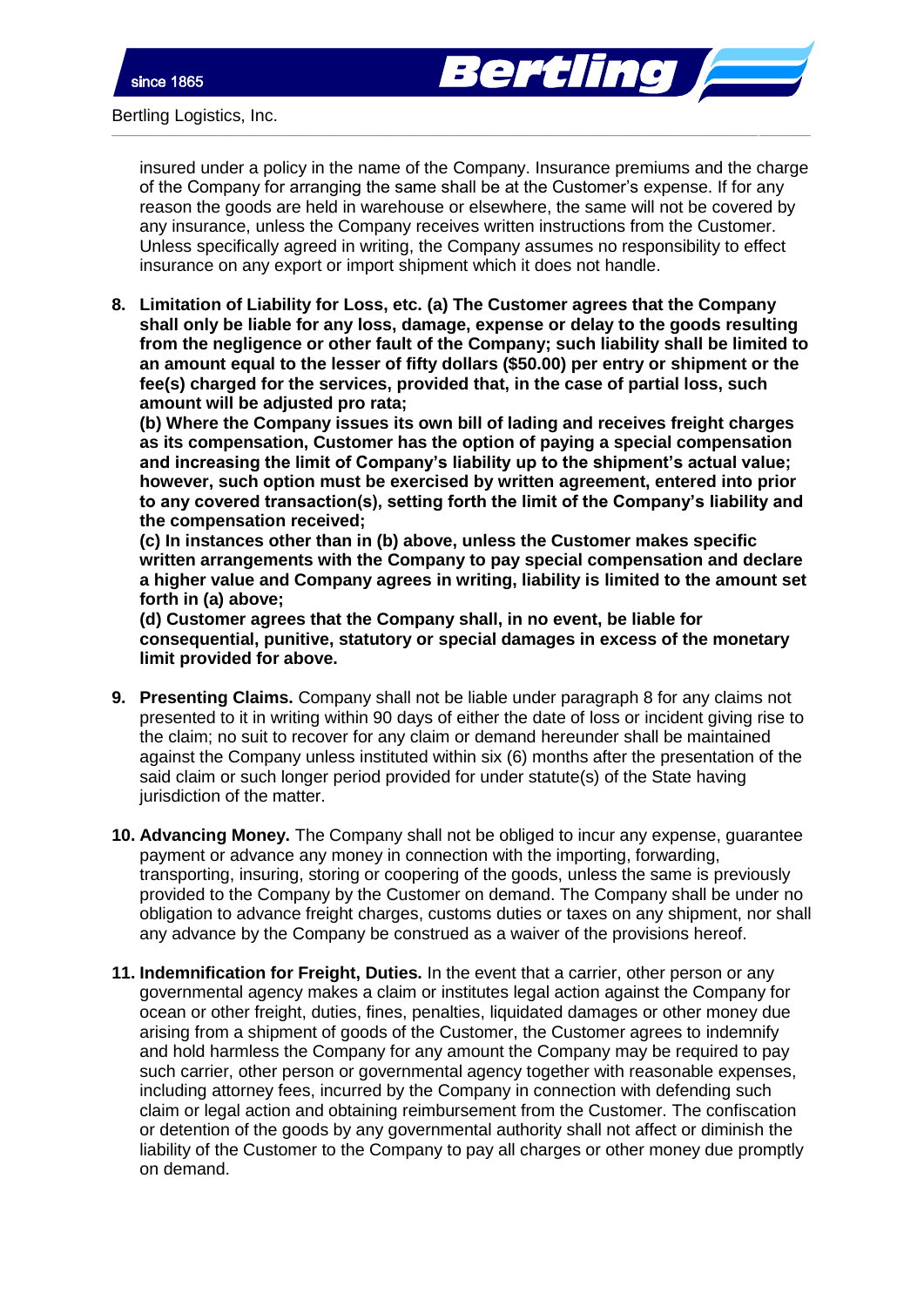



**12. C.O.D. Shipments.** Goods received with Customer's or other person's instructions to "Collect on Delivery" (C.O.D.) by drafts or otherwise, to collect on any specified terms by time drafts or otherwise, are accepted by the Company only upon the express understanding that it will exercise reasonable care in the selection of a bank, correspondent, carrier or agent to whom it will send such item for collection, and the Company will not be responsible for any act, omission, default, suspension, insolvency or want of care, negligence, or fault of such bank, correspondent, carrier or agent, nor for any delay in remittance lost in exchange, or loss during transmission, or while in the course of a collection.

\_\_\_\_\_\_\_\_\_\_\_\_\_\_\_\_\_\_\_\_\_\_\_\_\_\_\_\_\_\_\_\_\_\_\_\_\_\_\_\_\_\_\_\_\_\_\_\_\_\_\_\_\_\_\_\_\_\_\_\_\_\_\_\_\_\_\_\_\_\_\_\_\_\_\_\_\_\_\_\_\_\_\_\_\_\_\_\_\_\_\_\_\_\_\_\_\_\_\_\_\_\_\_\_\_\_\_\_\_\_\_\_\_\_\_\_\_\_\_\_\_\_\_\_\_\_\_\_\_\_\_\_\_\_\_

- **13. General Lien on Any Property.** The Company shall have a general lien on any and all property (and documents relating thereto) of the Customer, in its possession, custody or control or en route, for all claims for charges, expenses or advances incurred by the Company in connection with any shipments of the Customer and if such claim remains unsatisfied for thirty (30) days after demand for its payment is made, the Company may sell at public auction or private sale, upon ten (10) days written notice registered mail (R.R.R.), to the Customer, the goods wares and/or merchandise, or so much thereof as may be necessary to satisfy such lien, and apply the net proceeds of such sale to the payment of the amount due to the Company. Any surplus from such sale shall be transmitted to the Customer, and the Customer shall be liable for any deficiency in the sale.
- **14. Compensation of Company.** The compensation of the Company for its services shall be included with and is in addition to the rates and charges of all carriers and other agencies selected by the Company to transport and deal with the goods and such compensation shall be exclusive of any brokerage, commissions, dividends or other revenue received by the Company from carriers, insurers and others in connection with the shipment. On ocean exports, upon request, the Company shall provide a detailed breakout of the components of all charges assessed and a true copy of each pertinent document relating to these charges. In any referral for collection or action against the Customer for monies due to the Company, upon recovery by the Company, the Customer shall pay the expenses of collection and/or litigation, including a reasonable attorney fee.
- **15. No Responsibility For Governmental Requirements.** It is the responsibility of the Customer to know and comply with the marking requirements of the U.S. Customs Service, the regulations of the U.S. Food and Drug Administration, and all other requirements, including regulations of federal, state and/or local agencies pertaining to the merchandise. The Company shall not be responsible for action taken or fines or penalties assessed by any governmental agency against the shipment because of the failure of the Customer to comply with the law or the requirements or regulations of any governmental agency or with a notification issued to the Customer by any such agency.
- **16. Indemnity Against Liability Arising From The Importation of Merchandise.** The Customer agrees to indemnify and hold the Company harmless from any claims and/or liability arising from the importation of merchandise which violates any federal, state and/or other laws or regulations and further agrees to indemnify and hold the Company harmless against any and all liability, loss, damages, costs, claims and/or expenses, including but not limited to attorney's fees, which the Company may hereafter incur, suffer or be required to pay by reason of claims by any government agency or private party. In the event that any action, suit or proceeding is brought against the Company by any government agency or any private party, the Company shall give notice in writing to the Customer by mail at its address on file with the Company. Upon receipt of such notice, the Customer at its own expense shall defend against such action and take all